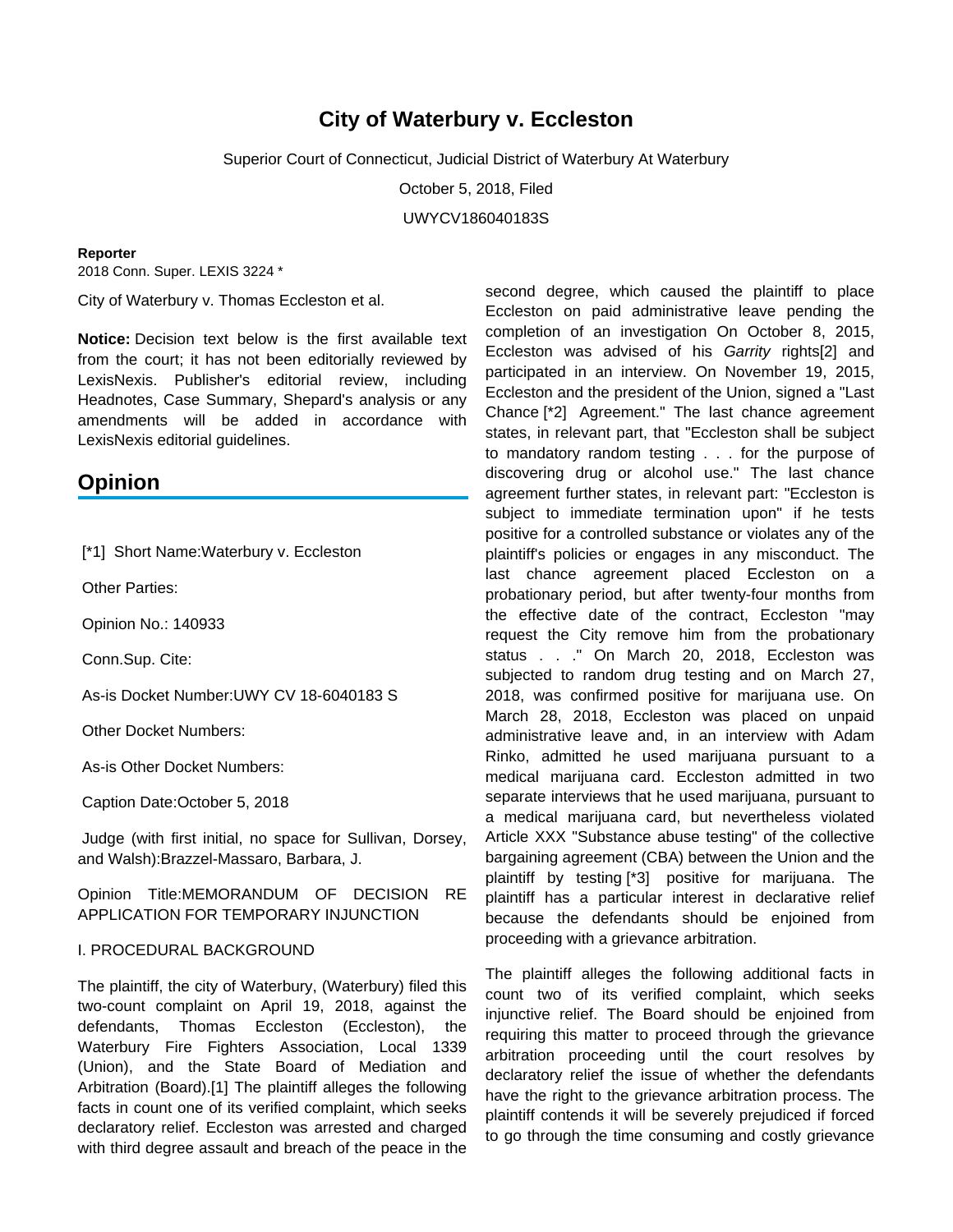arbitration process because the defendants no longer have a right to the grievance arbitration process. Lastly, the plaintiff contends there is no adequate remedy at law.

In its prayer for relief, the plaintiff prays for the court to issue a declaratory judgment holding that the defendants have no right in the grievance arbitration process under the CBA. Additionally, the plaintiff also prays that the court issue a temporary and permanent injunction enjoining the defendants from proceeding with the grievance arbitration proceeding between [\*4] the plaintiff and Eccleston and the Union until the court has issued its declaratory ruling.

The plaintiff filed an application for temporary injunction on April 19, 2018, seeking to restrain the defendants from proceeding with a grievance arbitration between the plaintiff and Eccleston as provided in the CBA. On September 18, 2018, the Union filed a brief in opposition to the plaintiff's application for a temporary injunction. The Union submitted the following evidence: (1) an excerpt of the CBA between the plaintiff and the union; (2) a letter dated March 6, 2018 from the commissioner of the department of consumer protection to Eccleston regarding his certification to use of medical marijuana; and (3) a photocopy of Eccleston's medical marijuana registration certificate card. On September 24, 2018 the plaintiff filed a memorandum of law in support of its application for a temporary injunction and attached, as exhibit A, a copy of the last chance agreement. Also, on September 24, 2018, Eccleston filed a brief regarding the plaintiff's request for a temporary injunction. On September 25, 2018, the Union filed a reply brief in response to the plaintiff's memorandum of law in support [\*5] of its application for a temporary injunction. The court heard oral argument on the plaintiff's application for temporary injunction on September 26, 2018.

## II. DISCUSSION

"In general, a court may, in its discretion, exercise its equitable power to order a temporary injunction pending final determination of the order, upon a proper showing by the movant that if the injunction is not granted he or she will suffer irreparable harm for which there is no adequate remedy at law . . . A party seeking injunctive relief must demonstrate that: (1) it has no adequate remedy at law; (2) it will suffer irreparable harm without an injunction; (3) it will likely prevail on the merits; and (4) the balance of equities tips in its favor . . . The plaintiff seeking injunctive relief bears the burden of

proving facts which will establish irreparable harm as a result of that violation . . . Moreover, [t]he extraordinary nature of injunctive relief requires that the harm complained of is occurring or will occur if the injunction is not granted. Although an absolute certainty is not required, it must appear that there is a substantial probability that but for the issuance of the injunction, the party seeking [\*6] it will suffer irreparable harm." (Citation omitted; internal quotation marks omitted.) Aqleh v. Cadlerock Joint Venture II, L.P., 299 Conn. 84, 97-98, 10 A.3d 498 (2010).

The plaintiff moves the court to grant its application for a temporary injunction on the grounds that it will likely succeed on the merits because it is uncontested the last chance agreement was violated, it will suffer irreparable harm if it were forced to attend the grievance arbitration procedure, it has no equity in law, and the balance of the equities favor the plaintiff. The defendants argue, inter alia, that the court does not have subject matter jurisdiction as the plaintiff has failed to exhaust its administrative remedies by failing to arbitrate pursuant to the CBA because it has not arbitrated the underlying facts. The plaintiff responds that the court has subject matter jurisdiction because the last chance agreement is a settlement agreement, which expressly provides that a just cause determination is not arbitrable under the grievance arbitration procedures outlined in the CBA.

"[A]s soon as the jurisdiction of the court to decide an issue is called into question, all other action in the case must come to a halt until such a determination is made." Gurliacci v. Mayer, 218 Conn. 531, 545, 590 A.2d 914 (1991). "It is well settled under both federal [\*7] and state law that, before resort to the courts is allowed, [a party] must at least attempt to exhaust exclusive grievance and arbitration procedures, such as those contained in [a] collective bargaining agreement . . . Failure to exhaust the grievance procedure deprives the court of subject matter jurisdiction . . . The purpose of the exhaustion requirement is to encourage the use of grievance procedures, rather than the courts, for settling disputes." (Citation omitted; internal quotation marks omitted.) Hunt v. Prior, 236 Conn. 421, 431, 673 A.2d 514 (1996). "Under our exhaustion of administrative remedies doctrine, a trial court lacks subject matter jurisdiction over an action that seeks a remedy that could be provided through an administrative proceeding, unless and until that remedy has been sought in the administrative forum . . . In the absence of exhaustion of that remedy, the action must be dismissed . . . Because the exhaustion [of administrative remedies] doctrine implicates subject matter jurisdiction, [the court] must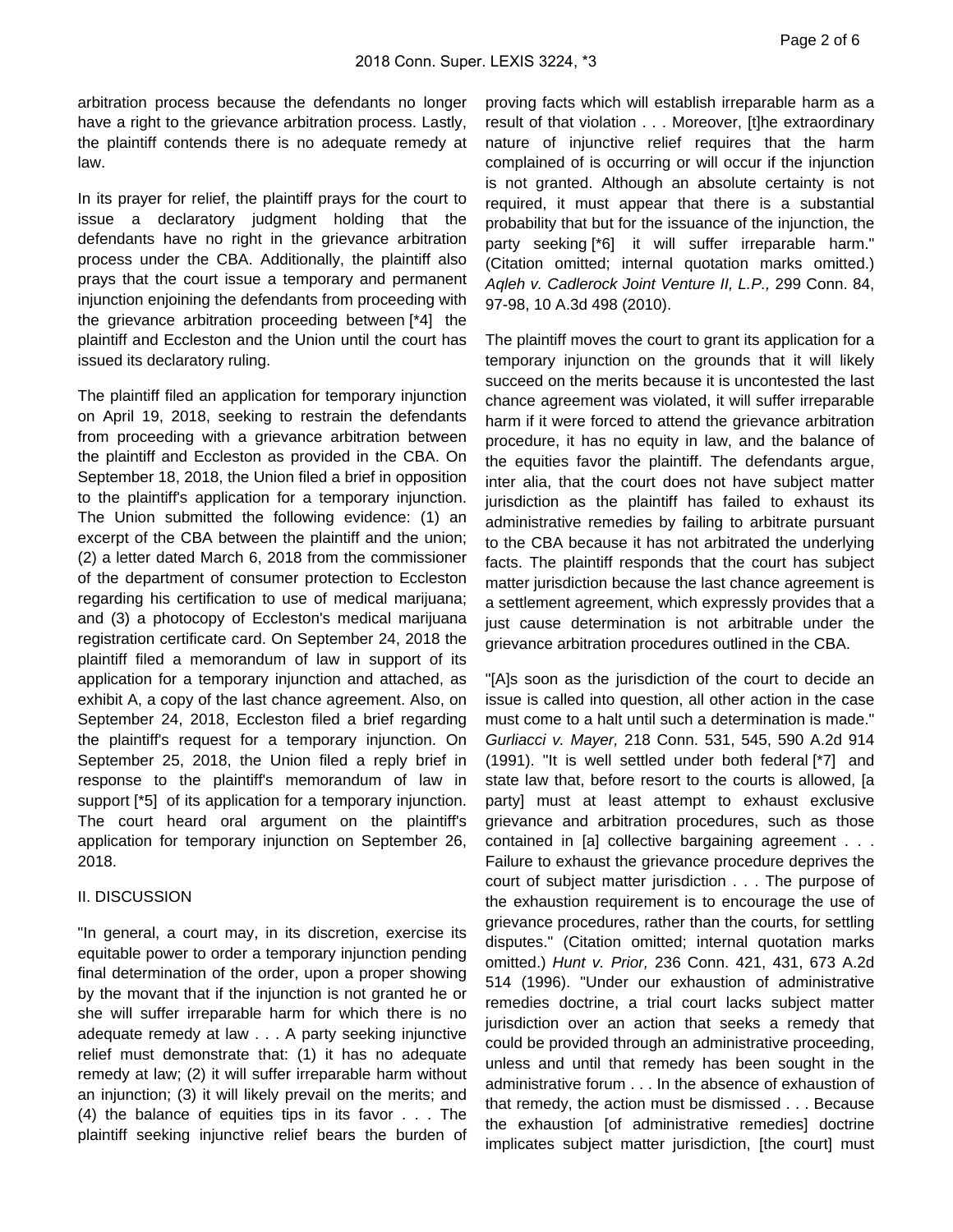decide as a threshold matter whether that doctrine requires dismissal of the [plaintiff's] claim . . . [Our Supreme Court has] recognized that a party aggrieved by a decision of an administrative agency may [\*8] be excused from exhaustion of administrative remedies if recourse to the administrative remedy would be futile or inadequate . . . or injunctive relief from an agency decision is necessary to prevent immediate and irreparable harm." (Internal quotation marks omitted.) Levine v. Sterling, 300 Conn. 521, 528, 16 A.3d 664 (2011). "[T]he plaintiff bears the burden of proving subject jurisdiction, whenever and however raised." Fort Trumbull Conservancy, LLC v. New London, 265 Conn 423, 430 n.12, 829 A.2d 801 (2003).

"Arbitration is a creature of contract . . . It is designed to avoid litigation and secure prompt settlement of disputes and is favored by the law . . . [A] person can be compelled to arbitrate a dispute only if, to the extent that, and in the manner which, he has agreed to do so, . . . No one can be forced to arbitrate a contract dispute who has not previously agreed to do so." (Citations omitted; internal quotation marks omitted.) Stack v. Hartford Distributors, Inc., 179 Conn.App. 22, 28, 177 A.3d 1201 (2017). "As set forth in United Steelworkers of America v. Warrior & Gulf Navigation Co., 363 U.S. 574, 582-83, 80 S.Ct. 1347, 4 L.Ed.2d 1409 (1960), judicial review under the positive assurance test must be strictly confined to the question whether the reluctant party did agree to arbitrate the grievance or did agree to give the arbitrator power to make the award he made. An order to arbitrate the particular grievance should not be denied unless it may be said with positive assurance that the arbitration clause is not [\*9] susceptible of an interpretation that covers the asserted dispute. Doubts should be resolved in favor of coverage." (Internal quotation marks omitted.) New Britain v. AFSCME, Council 4, Local 1186, 304 Conn. 639, 644 n.5, 43 A.3d 143 (2012).

"It is well established that absent the parties' contrary intent, it is the court that has the primary authority to determine whether a particular dispute is arbitrable, not the arbitrators . . . [I]t is [similarly] well established . . . that parties may agree to have questions concerning the arbitrability of their disputes decided by a[n] arbitrator . .

. The intention to have arbitrability determined by an arbitrator can be manifested by an express provision or through the use of broad terms to describe the scope of arbitration, such as all questions in dispute and all claims arising out of the contract or any dispute that cannot be adjudicated." "Courts should not assume [however] that the parties agreed to arbitrate arbitrability

unless there is [clear] and unmistakabl[e] evidence that they did so." (Citation omitted; emphasis omitted; internal quotation marks omitted.) AFSCME, Local 4, Local 1303-325 v. Westbrook, 309 Conn. 767, 773-74, 75 A.3d 1 (2013). "The manifestation of arbitrability may be by express provision to that effect or the use of broad term . . . and courts must look to the plain language of the [\*10] contract and construe the contract as a whole when determining the intent of the parties . . . [T]he intent of the parties is to be ascertained by a fair and reasonable construction of the written word and . . . the language used must be accorded its common, natural, and ordinary meaning and usage where it can be sensibly applied to the subject matter of the contract . . . Where the language of the contract is clear and unambiguous, the contract is to be given effect according to its terms . . . Although the intention of the parties typically is a question of fact, if their intention is set forth clearly and unambiguously, it is a question of law." (Citations omitted; internal quotation marks omitted.) Stack v. Hartford Distributors, Inc., supra, 28- 29.

In support of its brief in opposition, the Union has submitted as evidence excerpts of the CBA between the plaintiff and itself. Article IV, Section I of the CBA, entitled "Disciplinary Action" provides in relevant part: "No regular employee . . . shall be . . . discharged . . . except for just cause. Any such disciplinary action . . . shall be subject to the appeal procedures of Article V . . . of this Agreement . . ." Article V, Section I of the CBA entitles "Grievance Procedure" [\*11] provides in relevant part: "The grievance procedure prescribed by this Article is established to seek an equitable resolution of grievances, which shall be defined as disputes between the City and the Union or between the City and any employee or group of employees concerning the misinterpretation, misapplication, or violation of a provision of this Agreement . . . the grievance procedure shall be the exclusive remedy, for any disputes defined herein." Article V, Section 6 provides that "[t]he authority of the arbitrator shall be limited to the interpretation and application of this Contract . . . The decision of the arbitrator shall be final and binding on both parties."

In support of its application for a temporary injunction, the plaintiff has submitted the last chance agreement as evidence. The last chance agreement provides, in relevant part: "This agreement is entered into between [the plaintiff], [the Union], and . . . Eccleston . . . Effective upon return to active employment . . . Eccleston shall be placed on probation [and] . . . shall be subject to mandatory random testing . . . for the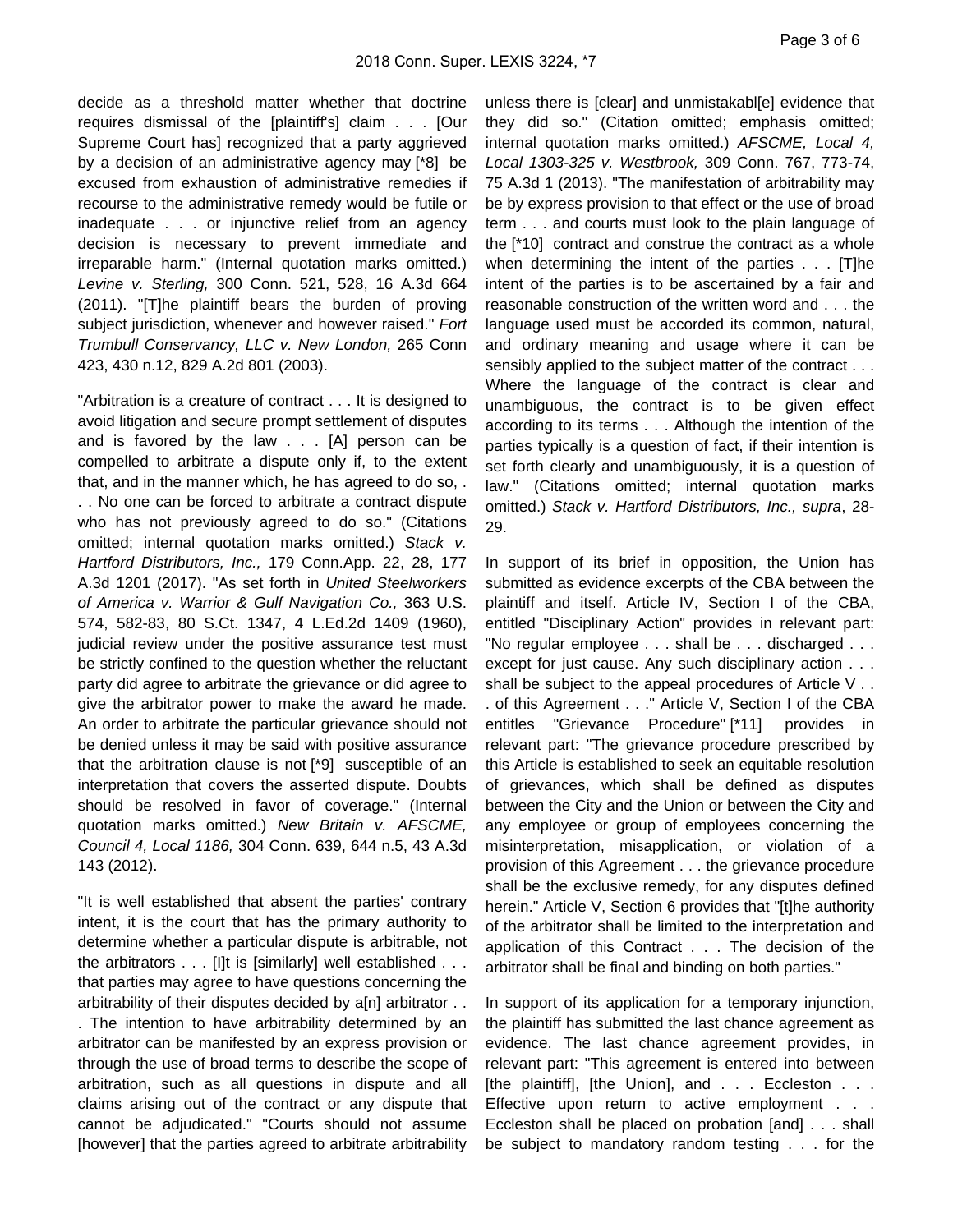purpose of discovering drug or alcohol use . . ." The agreement further provides that "Eccleston may be subject [\*12] to immediate termination upon the occurrence of . . . [his failure] to or refuse[al] to participate in mandatory drug/alcohol testing . . . if [he] tests positive for . . . a controlled substance . . . [Or] [i]f [he] violates any City of Waterbury Fire Department . . . policy(ies) or engages in any misconduct." Finally, the last chance agreement provides that "[u]pon completion of twenty-four months from the effective date [of] the probationary period . . . Eccleston may request the City remove him from probationary status . . . [which] shall be at the City's discretion . . . The parties agree that this [a]greement is specific to . . . Eccleston."

Reading the submitted CBA provisions in a fair and reasonable manner, it is clear that the agreement establishes arbitration for disputes involving discharge as the exclusive remedy. In fact, the language of the CBA grants to an arbitrator the authority to resolve issues concerning the "interpretation and application of" the CBA to the parties. However, in the instant action the defendant Eccleston is obligated to follow the last chance agreement for his continued employment. Thus the last chance in addition to the CBA provides the process [\*13] if there is a challenge to discharge. The plaintiff contends there is no arbitration available to Eccleston if he is determined to test positive for drug and alcohol in accordance with the last chance but he is subject to just cause discharge. The plaintiff interprets this provision in a myopic view and does not recognize the language of the last chance agreement which provides in Paragraph 2(d) that: "The Union and Thomas F. Eccleston acknowledge that the occurrence of any of the events set forth in subparagraph c.1. through c.iv. shall constitute just cause for termination, and he may be subjected to immediate termination and such termination will be without recourse to the grievance and arbitration procedure of the collective bargaining agreement except as to whether the underlying conduct occurred." (Emphasis added.) The last chance agreement clearly indicates that one of the four conditions for just cause is automatically established upon the occurrence of any of the four conditions outlined in the agreement including Eccleston testing positive for a controlled substance pursuant to random drug testing. But the last chance agreement adds language which clearly indicates the availability [\*14] of recourse to the grievance and arbitration procedures in the collective bargaining agreement if there was a question as to whether the underlying conduct occurred. Here the underlying conduct is testing positive for drug use which Eccleston

denies was accurately reported because of the failure to follow the law as to his medical marijuana certificate. "When the intention conveyed by the terms of an agreement is 'clear and unambiguous' there is no room for construction." Levine v. Massey, 232 Conn. 272, 279, 654 A.2d 737 (1995), quoting Gino's Pizza of East Hartford, Inc. v. Kaplan, 193 Conn. 135, 138, 475 A.2d 305 (1984). " . . . [T]he contract must be construed to give effect to the intent of the contracting parties . . . This intent must be determined from the language of the instrument and not from any intention either of the parties may have secretly entertained . . . [I]ntent . . . is . . . to be ascertained by a fair and reasonable construction of the written words and . . . the language used must be accorded its common, natural, and ordinary meaning and usage where it can be sensibly applied to the subject matter of the contract . . . [W]here there is clear and definitive contract language, the scope and meaning of that language is not a question of fact but a question of law." (Citation omitted, Internal quotation [\*15] marks omitted.) Schwartz v. Family Dental Group, P.C., 106 Conn.App. 765, 771, 943 A.2d, 1122, cert. denied, 288 Conn. 911, 954 A.2d 184 (2008). In this instance the court must view the provisions in a manner that no provision is superfluous. Ramirez v. Health Net of the Northeast, Inc., 285 Conn. 1, 14, 938 A.2d 576 (2008).

This last chance agreement and language implicitly answers the question of what issues are arbitrable: just cause is not arbitrable, but any dispute regarding the underlying conduct is subject to arbitration.[3] Thus, the court in the instant action considers the parties' arguments not only as to the terminology but as to the interrelationship of the provisions of the last chance agreement and the CBA agreement as they apply to the just cause discharge and the availability of the grievance or arbitration procedures.

The plaintiff has, however, moved for a temporary injunction that would preclude the defendants from arbitrating any issue related to Eccleston's termination because the defendants have, according to the plaintiff, "waived the right" to arbitrate issues related to Eccleston's termination. At oral argument, though, counsel for the plaintiff conceded that the determination of whether the underlying conduct occurred and whether the plaintiff has just cause are two separate inquiries. Counsel for the plaintiff further conceded that the plaintiff [\*16] had not sought to arbitrate whether the underlying circumstances had occurred. By the plaintiff's own words, there are two separate inquiries to be made in this case. The first is whether the underlying facts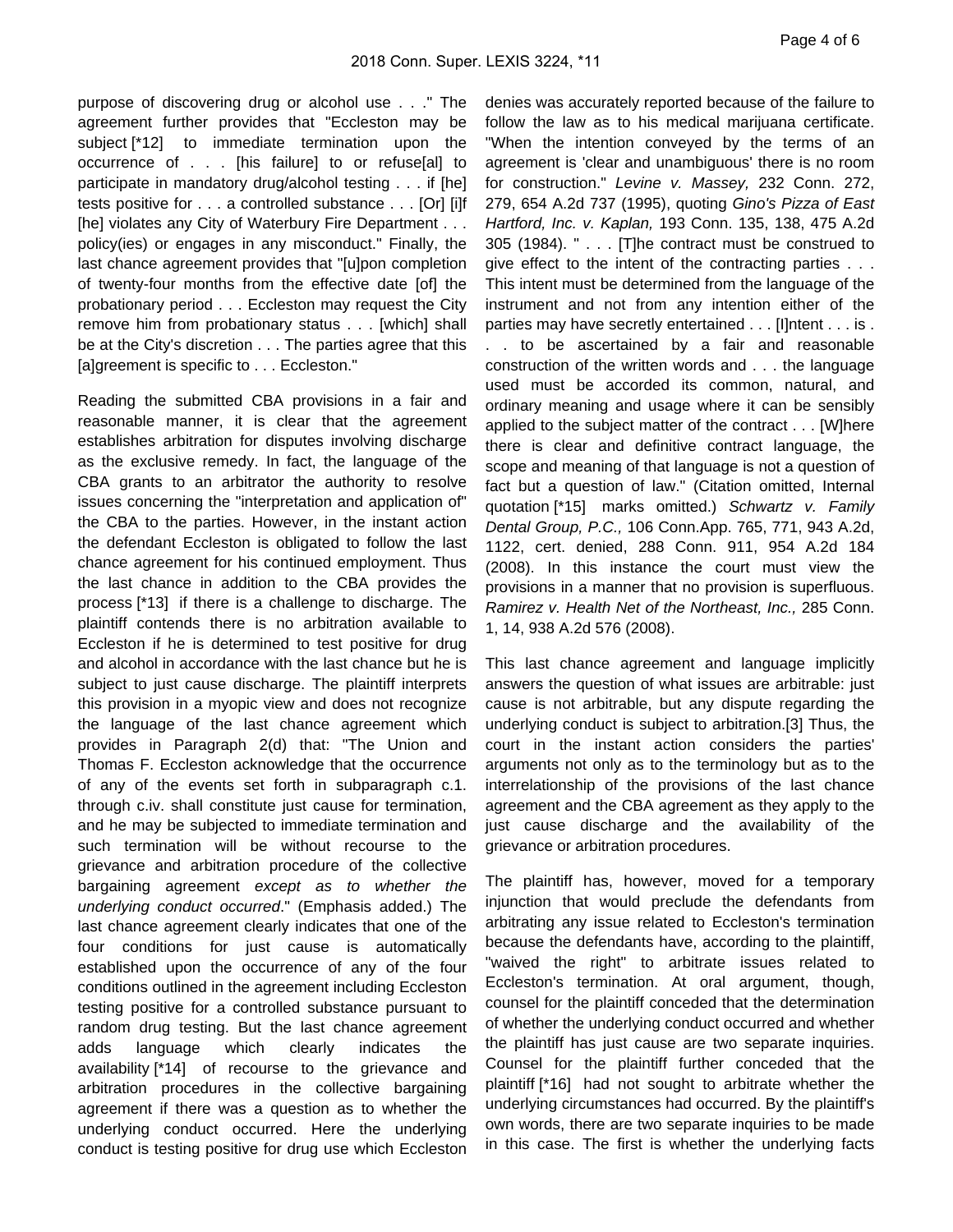satisfied one or more of the conditions outlined in the last chance agreement. This issue is arbitrable pursuant to the last chance agreement. The second issue is whether the plaintiff had just cause to terminate Eccleston, which, under the last chance agreement, the plaintiff has just cause to terminate Eccleston should any of the four conditions be satisfied.[4] This issue is explicitly not arbitrable pursuant to the terms of the last chance agreement if one of the four conditions violated. Given the plaintiff's concessions, and in light of the written agreements submitted to the court, it is clear that the plaintiff is attempting to preclude the defendants from exercising their contractual rights to arbitrate a single issue of underlying conduct. The plaintiff has not attempted to resolve this issue in arbitration, which indicates the plaintiff has not exhausted its arbitral remedies, thereby implicating the subject matter jurisdiction of this court.

Nevertheless, the plaintiff [\*17] contends that it is an uncontested fact that Eccleston used marijuana, which is a controlled substance under federal law and violates the plaintiff's policy against the use of a controlled substance. While the plaintiff may be reluctant to arbitrate the issues of what underlying conduct Eccleston engaged in and whether such conduct satisfied one of the four conditions outlined in the last chance agreement, the court can say with positive assurance that a fair construction of the last chance agreement indicates that the plaintiff specifically agreed to arbitrate these matters. New Britain v. AFSCME, Council 4, Local 1186, supra, 304 Conn. 644 n.5. If the plaintiff is correct that Eccleston's alleged use of medical marijuana amounted to the use of a controlled substance under the relevant laws or violated the plaintiff's policies then it should have no difficulty establishing such in the proper forum.

Additionally, the plaintiff argues that it will suffer irreparable harm if it is forced to attend arbitration to determine the underlying facts because proceeding with arbitration and litigating the underlying facts is time consuming and costly. The plaintiff has produced no evidence of irreparable harm. "It [\*18] is well established that representation of counsel are not evidence." Hinde v. Specialized Education of Connecticut, Inc., 147 Conn.App. 730, 741, 84 A.3d 895 (2014). Without any support, the plaintiff has failed to demonstrate it will suffer irreparable harm should the present case be dismissed. Therefore, the plaintiff does not qualify for one of the limited exceptions to the exhaustion rule. Levine v. Sterling, supra, 300 Conn. 528. Accordingly, the plaintiff has failed to carry its

burden of proving that the court has subject matter jurisdiction. Fort Trumbull Conservancy, LLC v. New London, supra, 265 Conn. 430 n.12. Based upon the above the action must be dismissed.

#### III. CONCLUSION

For the foregoing reasons, the court lacks subject matter jurisdiction and the action is dismissed.

#### THE COURT

Brazzel-Massaro, J.

[1] Pursuant to Article IV, Section 5 of the submitted collective bargaining agreement, the Board is the organization tasked with providing arbitration services to the parties. The Board is presumably joined as a defendant to this action to enjoin it from carrying out a grievance arbitration proceeding the Union allegedly filed. All further references to "the defendants" will exclude the Board unless stated otherwise.

[2] The case of Garrity v. New Jersey, 87 S.Ct. (1967) involves the procedure where police officers (here firefighter) [\*19] are being investigated are given the choice of incriminating themselves or forfeit their jobs and thus the statements cannot be used in subsequent criminal prosecutions.

[3] The last chance agreement expressly provides that this arbitrability scheme applies only to Eccleston. Furthermore, at the time Eccleston was terminated, he was still covered by the provisions of the last chance agreement because the burden was on Eccleston to affirmatively request that the plaintiff remove him from the provisions of the last chance agreement by requesting he be taken off probationary status after twenty-four months from the effective date of the last chance agreement. The effective date of the submitted last chance agreement was, at the latest, November 23, 2015. Twenty-four months from that date was November 22, 2017. Eccleston was terminated sometime after April 6, 2018. At oral argument, all counsel confirmed there was no dispute that Eccleston had failed to request that he be removed from probationary status, which would have exempted him from the provisions of the last chance agreement.

[4] Simply stating that Eccleston tested positive does not satisfy one of the conditions because in accordance [\*20] with the defendants' arguments there were irregularities in the process or procedures for reporting because the company refused to recognize